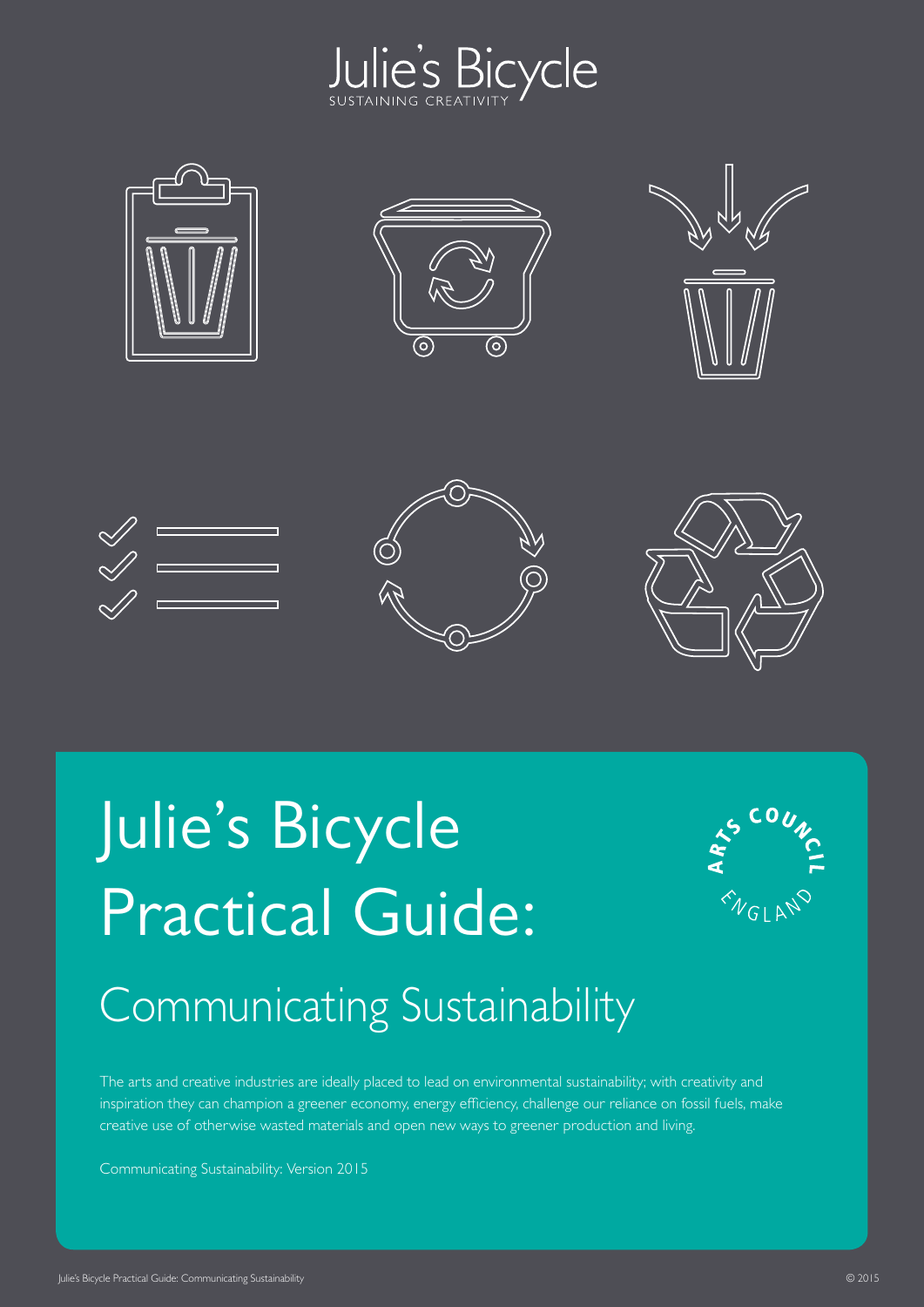#### **Contents**

### Why Culture Holds The Key To **Sustainability**



Culture is a powerful force in our society. By exploring and scrutinising our societal values, it challenges attitudes and changes what we deem to be 'normal'. By influencing the cultural narrative, creativity has played a key role in tackling gender, racial and sexual inequality. Now, it's time the environment became part of our cultural narrative. If you're reading this, you're probably already doing things on sustainability. That's brilliant, keep doing them and do m ore. T his guide will help you talk about this work and it's important you do that, because if you don't t alk about it, people will never know. They will assume that because you're silent you're inactive. At worst people may assume you're not doing anything because these things aren't that important, a belief they may carry into other areas of their life.

The climate is changing around us, impacting on people's lives in nations rich and poor. Here, the creative industries are uniquely placed to play a leading role in driving change, in stretching ambition and in transforming our understanding. This isn't just the right thing to do morally  $-$  it's the rational choice too. Sustainability needs culture, but culture also needs sustainability, to survive and thrive.

### Why You Should Use This Guide



Why C ult ure H olds The Key To Sustainability Why You Should Use This Guide Who This Guide Is For and How To Use It

**Messaging** Principles - Messaging For Engaging Action Techniques – Writing Creative Communications Tips - Avoiding Common Pitfalls

Sustainability is something people care about though. [40%](http://www.nielsen.com/us/en/press-room/2014/global-consumers-are-willing-to-put-their-money-where-their-heart-is.html) of Europeans will pay more for sustainability. [Nearly three quarters](http://www.globaltolerance.com/wp-content/uploads/2015/01/GT-Values-Revolution-Report.pdf) of people in the UK want to see businesses being more transparent about what they are doing on social and environmental issues. In the UK over 46% of consumers said they would pay more for things that protect the natural world.

- 22 ...... Audience Mapping Tool
- 23 ...... Audience Profiling Tool
- 24 ...... Map Out Your Users Journey
- 25 ...... Measurement Framework
- 26 ...... Message and Messaging Tool

#### **Introduction**

Talking about your sustainability activities helps to normalise sustainability and make it part of day-to-day conversation, but it's good for you too. Here's why:

- Your reputation will grow because people will see you taking responsibility. By building your reputation, you're helping to build loyalty.
- If you create surprising and memorable sustainability experiences, people will talk about them, raising your brand awareness and also the likeihood that people will think about sustainability beyond their experience with you.
- By talking about what you're doing, it will become a natural part of the way you do things. This makes doing more on sustainability easier.
- A commitment to environmental sustainability is something funders are increasingly asking for. Those taking action and talking about it will stand a far better chance of securing funding.

03 ...... Introduction

05 ...... Defining Your Objectives

 Engaging For Action Enhancing The Experience Building Your Brand Avoiding Greenwash

#### 09 ...... Audiences

Audience Profiling

- 11 ..... Channels and Activities
- 12 ...... Measurement and Evaluation
- 15 ...... Messages and Messaging

20 ...... Further Reading and Resources

#### **Templates**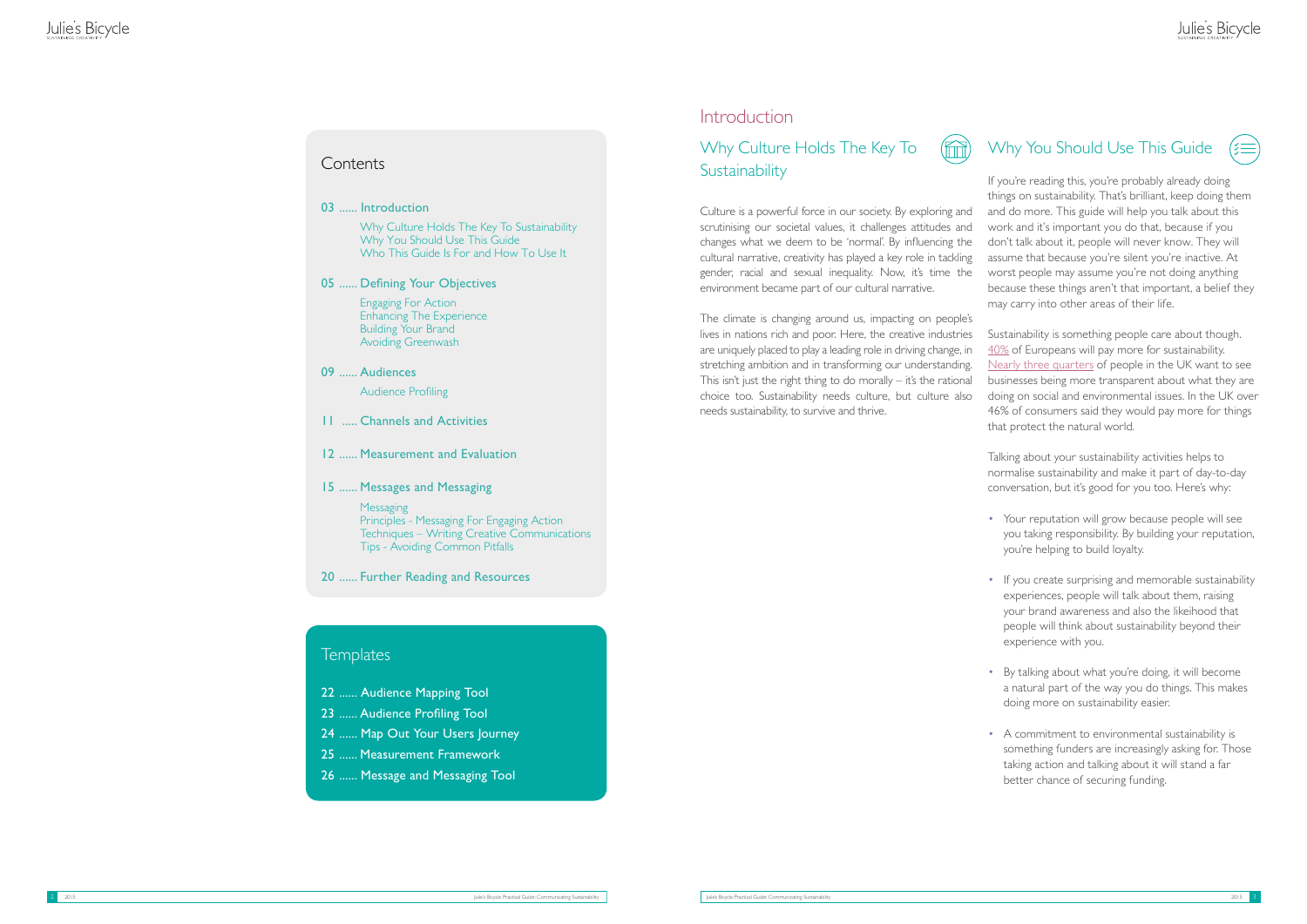#### Who This Guide Is For

how to build a stronger brand by communicating their organisation's sustainability activities. It will help sustainability champions learn how to better engage your communications colleagues on taking action.

It will give you the structure, insights and principles needed to develop external sustainability communications for your own unique situation. It does not explain how to reduce the direct impact of your marketing activities, like sourcing more sustainable printing. This guidance can be found [here](http://www.juliesbicycle.com/resources?type=21§or=&impact=&topic=46).

This guide will help communications professionals learn This guide is structured as a process to work through. There are activities to be completed after each section. The worksheets for the activities and further resources can be found at the end of the guide in the Resources section. For the best results, work through the guide step by step.



### Defining Your Objectives

Getting the best results starts with being clear and specific about what you want to achieve, so you can focus limited resources for maximum impact. Our industry can only go so far with sustainability by itself. To make a big impact and create meaningful cultural experiences, we've got to get our audiences and other key stakeholders to take action.

### Engaging For Action



Your communications objectives should be in line with your business and sustainability strategies, action plans and policies. This should include both year-round and specific production based activities. There are three levels of communications objectives that all help build a stronger reputation and brand for your organisation. Getting people to take action is a great opportunity to enhance your audience's experience with you. When you give them a better experience, you give them something to talk about, which helps build your brand's reputation.

> Even though some of the actions people can do seem relatively small, like recycling, you can design ways to make them more important.



Reverb, an NGO which greens music tours with artists like Jack Johnson, Drake and Kelly Clarkson, has developed eco-action cards. Cardcarriers collect points when they do eco-actions, like recycling, which incentivises them to do more to increase positive environmental impact.

#### <reverb.org>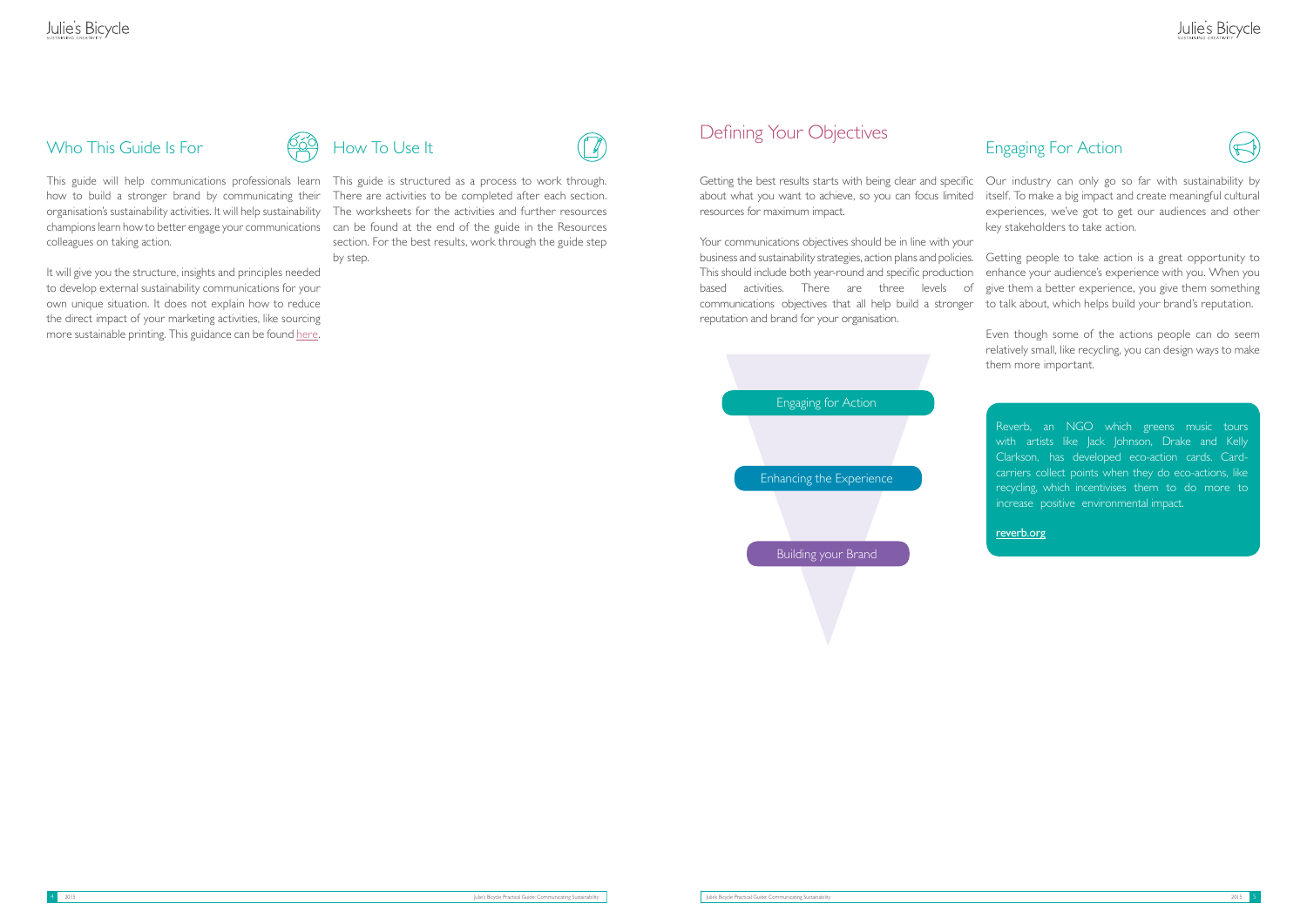#### Enhancing The Experience



Some of your sustainability activities will enhance the audience's experience, but won't need their participation to do so. These activities can have very subtle impacts on visitors' experiences, such as using furniture built from recycled pallets or changing packaging materials like CD cases (see below). Or they can have very obvious impacts, like the Bow Arts' herbal tea garden. Either way, these activities will create the feeling of a more sustainable experience.

#### Building Your Brand

Some of your sustainability activities, like where you source Greenwashing is where an organisation gives the impression your energy or the living wage you pay cleaners, won't directly of being environmentally friendly, when in fact they aren't. affect your audience's experience, nor demand their Fear of greenwashing often stops people communicating action. These are still valuable signs that you are taking responsibility, which should be made public for those that often just a mistake, because those communicating don't are interested to find, but shouldn't lead your communications because they are the least directly relevant to your audience. That said, it would be a mistake not to talk about them somewhere, otherwise you are losing an opportunity to build the value of your brand for those who are interested. their sustainability activities. However, greenwashing is understand the full picture of their organisation's activities. Avoiding greenwash starts with making sure you're clear on the truth. There are two test to apply here: 1. The continual improvement test. Are you continually

Has a wind turbine, which is hard to miss if you visit. They don't make a big deal about it though, the only place they talk about it on their website is for guests who are interested.

- improving what you're doing in a specific area or have you done as much as you realistically can? If the answer is yes, you can communicate. If it's no, you can't.
- 2. The truth test. Are your claims true and presented in a way that isn't designed to create an overly positive picture? For example, claiming you are 'The North's most sustainable venue' without independently verifying that claim would be greenwash. Celebrating the actions you're taking wouldn't be.

There's more on avoiding greenwashing in the messaging section, but for your objectives you just need to apply the

The Bow Arts team have been exploring how to create a more sustainable venue for a while. A unique approach they've taken is to create their own herbal tea garden. As the garden develops they'll be able to sell fresh herbal teas to visitors. The person ordering will literally taste the difference, giving them a more memorable experience. It also helps spread the word about Bow Arts because it gives visitors something interesting to talk about with their friends. [www.juliesbicycle.com/latest/case-studies/6720-bow](http://www.juliesbicycle.com/latest/case-studies/6720-bow-arts-re-freshing-re-engagement)arts-re-freshing-re-engagement

#### The feel of a CD

Over the years a number of artists like ColdPlay and Neil Young have changed their CD packaging from plastic jewel cases to card ones. The use of card sends intentions because the packaging not only feels lighter, but also more natural. EMI surveyed buyers of Coldplay's card wallet Viva la Vida album and found that more than version to the jewel box version.

#### **Bow Arts' Herbal Tea Garden Exercise 2018 Bow Arts' Herbal Tea Garden** greenwash test above.

#### Glyndebourne Opera House

[www.glyndebourne.com/about-us/glyndebourne-and](www.glyndebourne.com/about-us/glyndebourne-and-the-environment/our-wind-turbine/wind-turbine-faqs/)[the-environment/our-wind-turbine/wind-turbine-faqs/](www.glyndebourne.com/about-us/glyndebourne-and-the-environment/our-wind-turbine/wind-turbine-faqs/)

### A<sub>A</sub>) Avoiding Greenwash



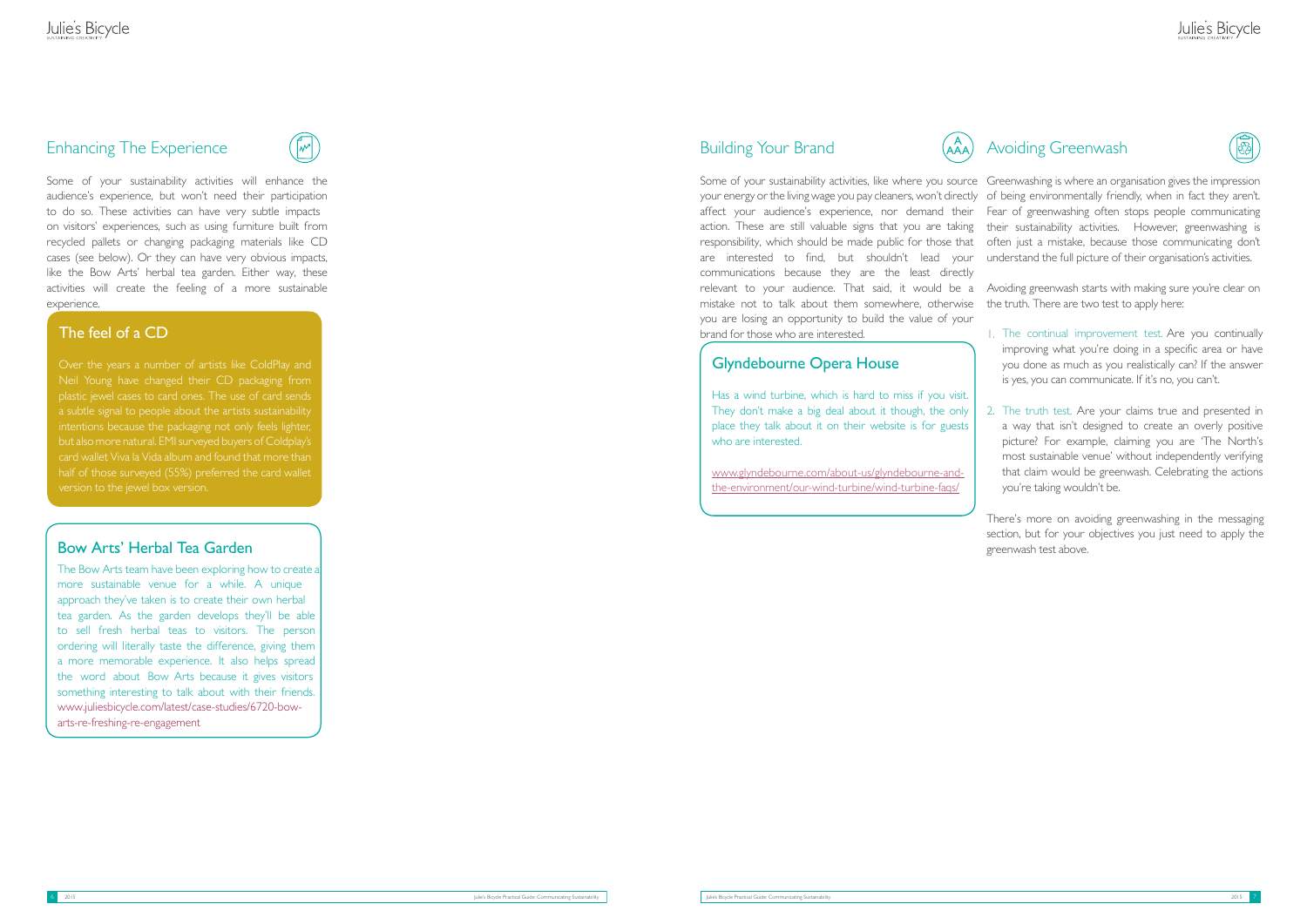#### Audiences

You can't communicate everything to everyone all the time. Once you know what you want to achieve, the next step is identifying the right audiences to engage.

At this point it is also important to think about how your sustainability activities could introduce new audiences to your organisation. For example, the Manchester Art Gallery set u[p B](http://beespace.tumblr.com/)[eespac](beespace.tumblr.com/)[e](http://beespace.tumblr.com/) on their roof. The bee hives produce honey that they sell in their shop. They have also hosted honey tasting events which attract foodies as well as art enthusiasts to their venue.

Prioritising your audiences gives you another layer of focus, resources. Once you have mapped and prioritised your audience, the next step is to profile them.

### Julie's Bicycle

| helping you identify where to invest your limited |
|---------------------------------------------------|
| ience the neyt sten is to profile them            |







#### Now Map and Prioritise Your Audiences

Use the Audience Mapping [and Prioritising Tool](#page-12-0) to define your audiences. Here's how:

### Julie's Bicycle

#### Now Define Your Objectives



The Objective Map Tool helps you define your objectives. This can be done individually or as team exercise; here's how:

- First identify the external audience groups for each activity in your Objectives Map. For Engaging for action objectives, these will be the groups who you need to take action. For the other two objectives, these will be the audiences who you want to communicate to.
- Prioritise them using the [Audience Mapping and Prioritising Tool,](#page-12-0) as illustrated below. 2
- Draw the diagram out on a large piece of paper.
- List all your sustainability activities on post-it notes. 2
- Identify the activities you can talk about by applying the greenwash tests to the list. 3
- Identify the quadrant for each activity e.g. food for locally sourced ingredients. Then identify the circle they sit in. If the activity is one that: 4
	- a. Needs your customers to take action to deliver impact, it goes in circle 1 (Engaging for Action).
	- b. Directly changes the customer experience but doesn't need them to make a different choice, it goes in circle 2 (Enhancing the Experience).
	- c. Doesn't directly change the experience, it goes in circle 3 (Building your Brand).
- The circles each represent an objective, so you now have your communications objectives for each sustainability activity. 5
- Once you have done this, double check you have covered every activity: 6
	- a. Have you covered both your operational (i.e. year round) and individual production activities?
	- b. Have you included third party campaigns you're supporting, like Earth Hour or Cycle to Work Day?

| Communications              | Audience order of importance<br>Most -<br>$\blacktriangleright$ Least |                                |                  |                   |
|-----------------------------|-----------------------------------------------------------------------|--------------------------------|------------------|-------------------|
| objective                   | Group I                                                               | Group 2                        | Group 3          | Group 4           |
| Building your brand         | e.g. funders                                                          | e.g. our industry peers        | e.g. our members | e.g. our visitors |
| Enhancing the<br>experience | e.g. existing visitors                                                | e.g. potential new<br>visitors |                  |                   |
| Engaging for action         | e.g. visitors                                                         | e.g. our local community       |                  |                   |



**Waste**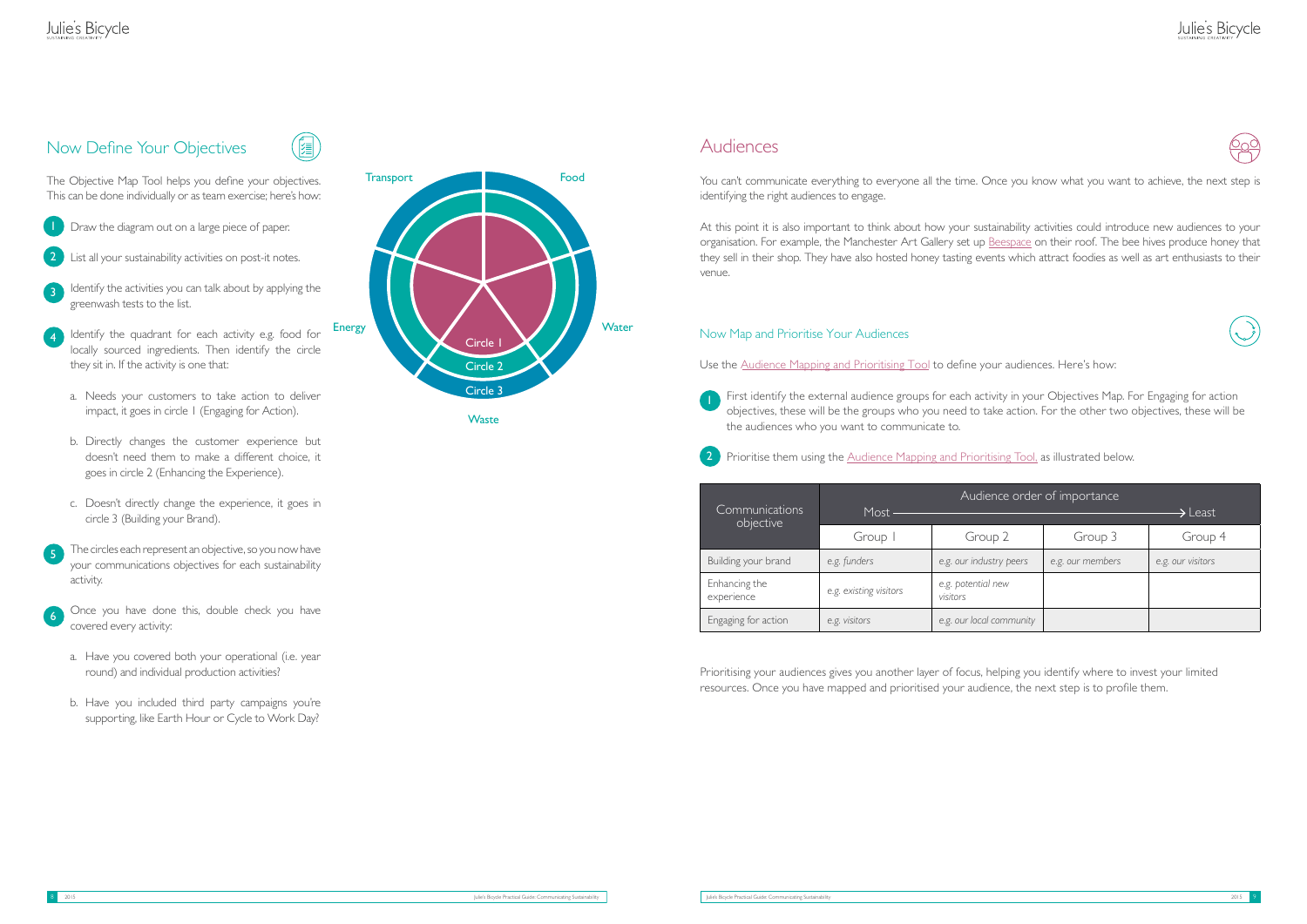#### Audience Profiling



To craft the best messages and find the most effective channels to engage your audience you need to really understand them. Whether it's writing a book or designing a website, it's best practice to have a single individual in mind. This can be a made-up character, or a real person who typifies your audience.

To be effective, there are four levels of understanding you need to have:



[Use this template](#page-13-0) to develop profiles for your priority audience groups. An example is shown below.

You may have a lot of this information already, or you find it from other sources, like the [Arts Council Arts](http://www.artscouncil.org.uk/publication_archive/arts-audiences-insight-2011/)  [Audience Insights work.](http://www.artscouncil.org.uk/publication_archive/arts-audiences-insight-2011/) If not, simply ask your audience with a short survey about what's important to them. The size of your sample will vary depending on your resources and the nature of your business. A good principle to use is the rule of repetition. When additional questioning is no longer giving you additional insights, you know you've got a solid understanding.

#### Audience Group: *e.g. Customers*

#### This is: *e.g. Claire*

What does their lifestyle look like? *e.g. She's a single, young professional who enjoys staying healthy, eating interesting food and having new cultural experiences. She's always on social media and believes it's an important way for her to connect to friends and learn about things she's interested in.*

#### With cultural experiences, what do they care about?

*e.g. Having experiences that leave her feeling good and thinking differently. She is price conscious, so will prioritise experiences that are good value, but this doesn't mean cheap.*

What does she expect from us? *e.g. She expects us to give her a great cultural experience, where she feels we are looking after her every step of the way.*

Finding the right assets and channels to use means understanding the experience your audience has when they interact with you. To do this, you must create a user journey. This is a service design concept that can be very complex and detailed, but here we have created a simplified exercise specifically for sustainability communications. To learn more about this user journey mapping visit the [Gov](https://www.gov.uk/open-policy-making-toolkit-ethnography#journey-mapping)ernment Digital Services guidance [here.](https://www.gov.uk/open-policy-making-toolkit-ethnography#journey-mapping) 

What are their attitudes to sustainability? *e.g. She is interested in certain issues around food and health. She claims to do what she can to take responsibility for her actions, for her this is mostly about recycling and avoiding plastic bags. She increasingly sees sustainability as a normal thing for people to do, but only if it is easy. She won't inconvenience herself to do the more sustainable thing.*

Newsworthy – Does your story connect to a topic of current interest, or is it locally relevant? Last week's news isn't relevant, so is your story timely? Is there an emotional connection?

What media does she consume? *e.g. She is an avid social media user, particularly with Facebook and Instagram. This, together with Time Out, is where she finds out about cultural activities. She reads the free local newspaper that comes through her door, but tends not to read national newspapers.*

**Relevant** – Is your article relevant to the publication and the journalist specifically? To it's relevant to their perspective and areas of interest.

### Channels & Activities

Well produced – Is your press release "five Ws" (who, what, where, why and when)? Are there interesting images that

There are dozens, if not hundreds, of channels to use to reach your audience. To have the most impact with limited resources you need to think creatively.

- What they care about and value.
- What their current attitudes are to sustainability and/or the specific issue you're communicating. 2
- Their expectations of you. 3
- The media channels they use. 4

The first job of any piece of communications is to earn attention to then communicate your message. This means you either have to be in the right place at the right time, or surprise people in unexpected ways. The former comes from careful planning, the latter from clever thinking. A good starting point is to understand your organisation's assets. For example, when supporting Earth Hour, Wembley Stadium turned off the lighting on its Arch. This very visible act, using their iconic symbol communicated their commitment to Earth Hour far more effectively than traditional activities like posters and press releases.

#### Now Map Your Audience's Journey

Use [this template](#page-14-0) to map out your user's journey.

Enter a summary of your audience profile, to keep you focused.

#### PR

The media is one of the first channels people think of for communications, someone who's experienced in working follow these three principles:

Select the objectives you want to focus on from your Objectives Map. Depending on how many there are you may need to make more maps either for different categories (e.g. food) or for different layers of objectives. 2

Work through each row, being as comprehensive as you can. 3

Once completed, you will have listed all the specific channels and activities you can use to engage your audience. You then need to prioritise this list against the constraints you face, e.g. budget, time, ownership, expertise etc. 4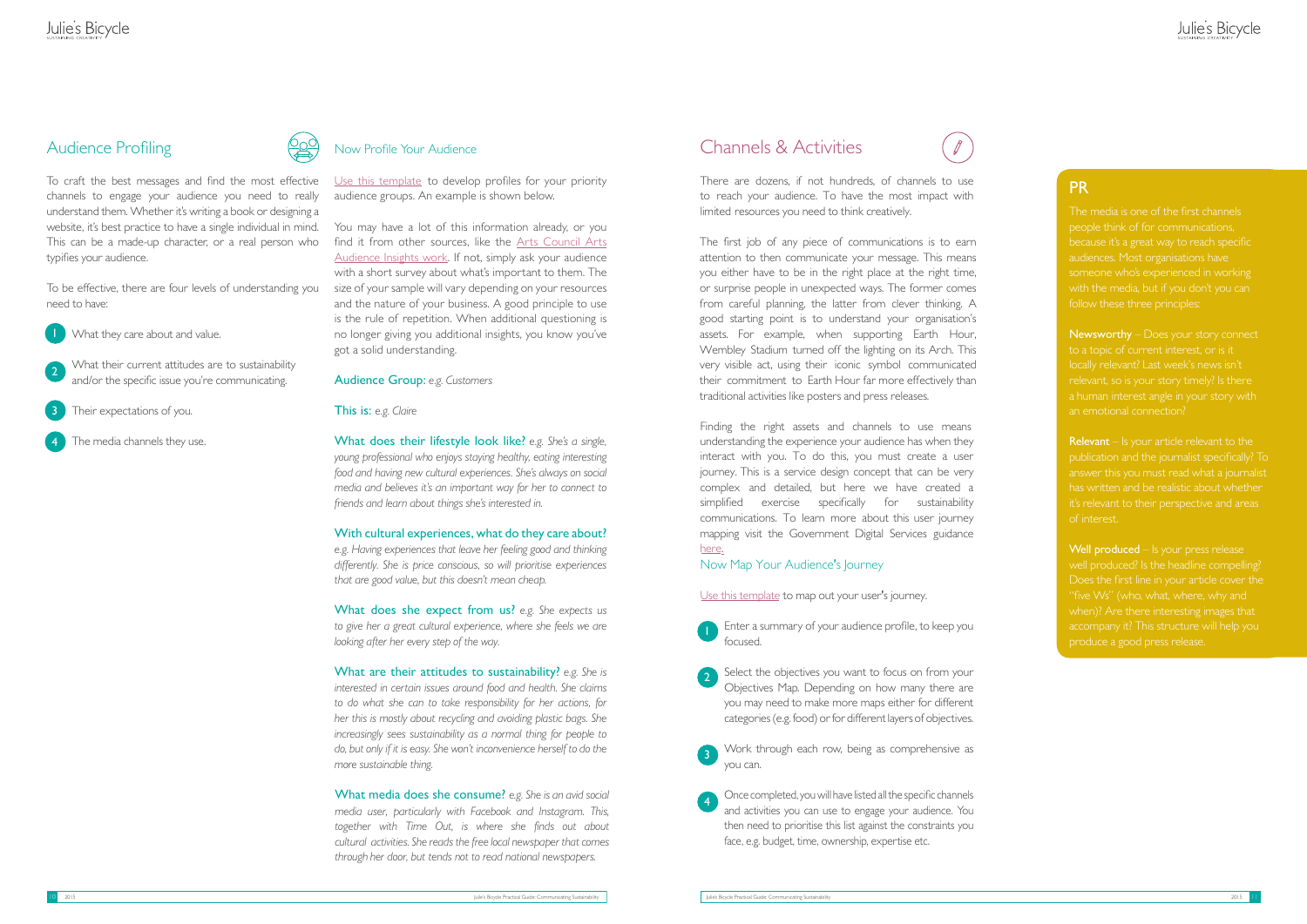### Julie's Bicycle



### Measurement and Evaluation

With your objectives, audiences, channels and activities identified, you now need to create a measurement and evaluation framework. This crucial step will help you to deliver ever more effective activities within the tightest of budgets.

This example shows how important measurement and evaluation is, but it can quickly get complicated, which is often a barrier. Overcoming this barrier means staying focused on understanding what worked and what didn't. Keep your approach quick and simple, while being aware of the limitations to get the insights you need.



#### Now Create Your Measurement Framework

[Use this template](#page-15-0) to develop the measurement framework for your activities. See the example below. When thinking about the types of measures to use, it is important to think carefully about how the change you're trying to create will happen, then how you can measure and understand it.

|                         | Description                                                                                                      | Activity I                                                                                                                                                                                                                                                                                                                                                                                             | Activity 2 |
|-------------------------|------------------------------------------------------------------------------------------------------------------|--------------------------------------------------------------------------------------------------------------------------------------------------------------------------------------------------------------------------------------------------------------------------------------------------------------------------------------------------------------------------------------------------------|------------|
| Objective               | The category of objective<br>and the specific change you're<br>trying to create.                                 | e.g. Engaging for action -<br>increase recycling rates by X%                                                                                                                                                                                                                                                                                                                                           |            |
| <b>Baseline</b>         | A snapshot of the current<br>reality against which you can<br>measure success.                                   | e.g. X% recycled materials<br>collected                                                                                                                                                                                                                                                                                                                                                                |            |
| Activities              | The activities you plan to<br>undertake.                                                                         | e.g. Improve access - moved<br>recycling bins into more<br>prominent place and painted<br>them bright yellow<br>Improved information - new<br>signage on bins<br>Improved visibility - posters<br>asking people to recycle                                                                                                                                                                             |            |
| Indicators and measures | The indicators of success<br>for each activity and the<br>measurement mechanic you<br>will use to evaluate each. | Moving & painting bins<br>Indicator - recycling rates<br>Mechanic - do this first on its<br>own and measure the change<br>in rates<br>New signs<br>Indicator - recycling rates<br>Mechanic - survey asking 'was it<br>easy to know which bin to use?'<br>Posters<br>Indicator - recycling rates<br>Mechanic - survey asking 'have<br>you seen our recycling posters?<br>Did they help you to recycle?' |            |
| Outcome                 | The change created by your<br>activities.                                                                        | e.g. XX% increase in recycling<br>rates                                                                                                                                                                                                                                                                                                                                                                |            |
| Insight                 | What you have learnt from<br>the activities.                                                                     | e.g. XX% of customers<br>interviewed informally said that<br>placement and yellow bins were<br>key. No-one mentioned posters,<br>nor could they recall them when<br>asked.                                                                                                                                                                                                                             |            |
| Action                  | What you will do differently as<br>a result of the learnings.                                                    | e.g. remove posters and use the<br>space to promote next event                                                                                                                                                                                                                                                                                                                                         |            |

The example below is about recycling. One of the activities is moving the bins and painting them. It is very difficult to test if the new location of the bins made an impact unless it can be isolated from other factors. So the measurement approach is to do this first to see what affect it has before adding in other activities.

#### Oxford Contemporary Music

Oxford Contemporary Music runs events. To test how effective their marketing spend was they ran a survey. They found that, although their brochure took up the majority of their budget, only 11% of the ticket sales could be attributed to it. To decide what to do about the brochure, they compared the cost of the brochure with the revenue it generated. The brochure was the majority of their marketing spend, so even compared to the potential lost revenue, stopping it made sense. When they stopped the brochure, they invested more in other communication activities, which made up for the potential 11% drop in ticket sales from the brochure.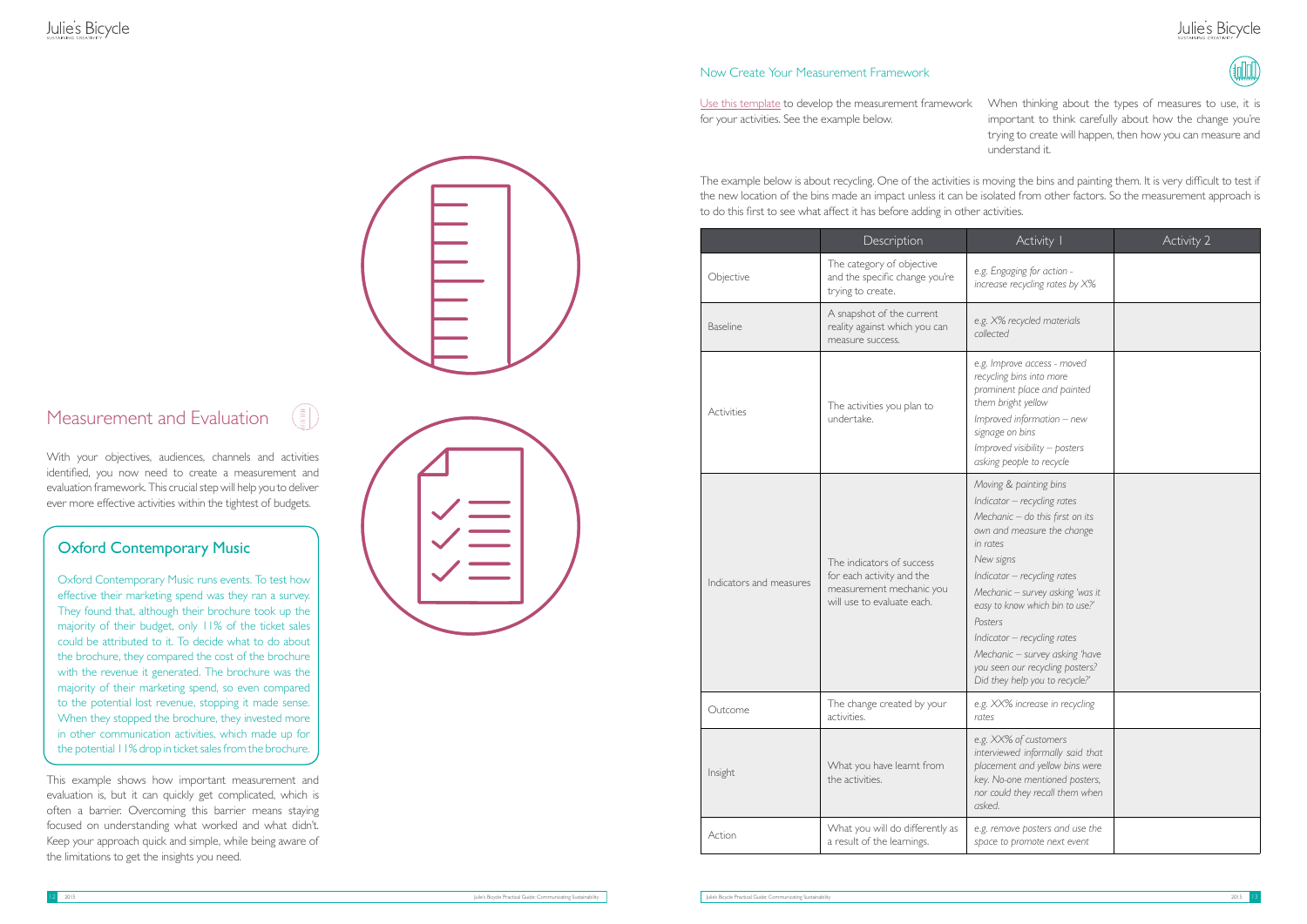Some messages are stronger with the addition of statistics. This is because numbers can make the reason to believe in a message stronger, but the statistics have to be credible and rele[vant. Julie's B](http://www.juliesbicycle.com)icycle provides a range of tools to help you reliably identify credible [stati](http://www.juliesbicycle.com)stics here.



#### Now Identify Your Messages

[Use this template](#page-16-0) to identify your messages. An example is shown below.

#### Measurement Framework

|                  | Description                                                                      | Activity I                                                                                                                                                                                     | Activity 2 |
|------------------|----------------------------------------------------------------------------------|------------------------------------------------------------------------------------------------------------------------------------------------------------------------------------------------|------------|
| Objective        | The category of objective<br>and the specific change<br>you're trying to create. | e.g. Engaging for action -<br>increase recycling rates.                                                                                                                                        |            |
| Activity         | The activities you plan to<br>undertake.                                         | e.g. recycling messages on<br>coffee cup sleeves.                                                                                                                                              |            |
| Audience benefit | The benefits your audience<br>gets from your action.                             | e.g. by recycling an individual<br>sends a message to others<br>that they're a good person who<br>does the right thing. This then<br>makes the person recycling<br>feel good about themselves. |            |
| Message          | A simple statement that<br>expresses this benefit.                               | e.g. get the warm glow of<br>doing good by recycling me.                                                                                                                                       |            |

Now you know what you are trying to achieve, who your audience is, how you will engage them and measure your success. Next you need to consider how you're going to motivate them to act with your message and messaging.

Your message is what you say. Your messaging is how you say it. Identifying your message is the first step, which is all about understanding the benefit people get from your activity. Once you understand all the benefits, you can then identify a single message that speaks to them. In advertising this is called the Single Minded Proposition. It has to be singular because the more points it has, the less impact it makes.

### Julie's Bicycle



### Messages and Messaging

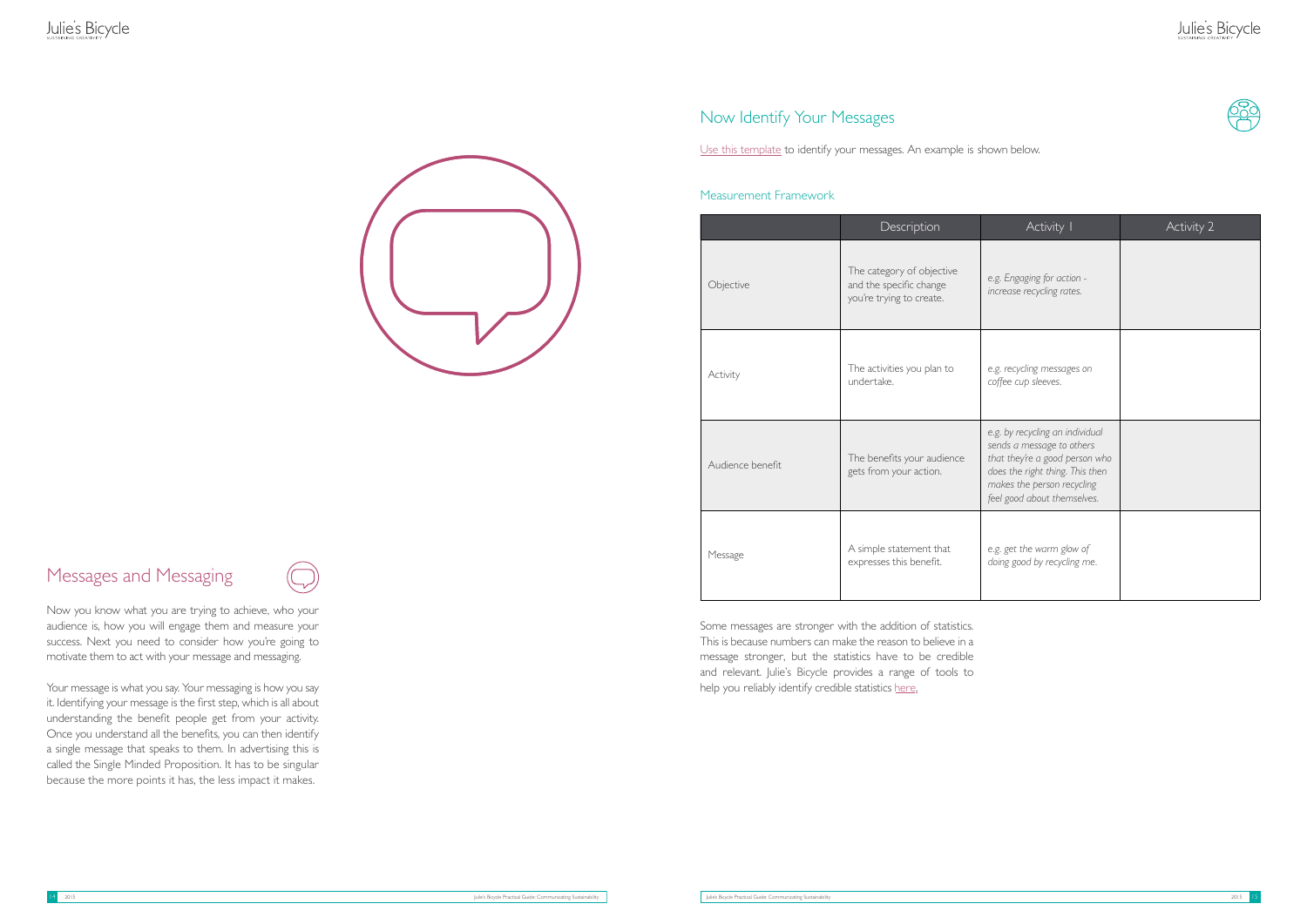#### **Messaging**



### On brand

If your sustainability messages look, feel and sound different to the rest of your communications, it gives the impression that sustainability isn't core to what you do and is not that important.

#### 2 Personalise and translate

Sustainability issues are often talked about as big, far away issues, like how the global climate is changing and the planet needs saving. This is true, but expressing it this way makes it harder for people to connect to. Instead work hard to make the issues relevant to your organisation, your location and the people you're talking to. This is why you have developed the single minded proposition.

Greenwashing mistakes often happen at the messaging stage. Here's a checklist to help check your communications aren't going to be misinterpreted:

- a. Fluff Is the language too vague? For example, 'eco-friendly napkins' could mean anything. 'this napkin is proud to be made from recycled paper' says exactly what it is.
- b. Imagery Does the message of the visual overpromise? For example, an infamous advert from Shell (for which we can't license the image, but you can Google it [here\)](https://www.google.co.uk/search?q=shell+greenwashing+flowers+ad&espv=2&biw=1366&bih=623&source=lnms&tbm=isch&sa=X&ved=0CAYQ_AUoAWoVChMIlNvM8cqSxgIVYaHbCh14KAAJ&dpr=1#imgrc=w-jEJN1v2lUB9M%253A%3Bed8ZvqcX-dI_pM%3Bhttp%253A%252F%252Fwww.creativereview.co.uk%252Fimages%252F2009%252F08%252Fdont_throw_anything_away_0.jpg%3Bhttp%253A%252F%252Fwww.herinst.org%252FBusinessManagedDemocracy%252Fenvironment%252Fwarming%252FShell.) showed smokestacks in an oil refinery emitting flowers. The small print in the advertisement claims "we use our waste CO2 to grow flowers". In reality, 0.325% of the company's CO2 was used in that way, and the Advertising Standards Agency upheld complaints from Friends of the Earth and others. The campaign was pulled.
- c. Evidence Evidencing your messages will help avoid accusations of greenwash. Using statistics is a very good way to do this, but they can easily be misrepresented. Always get your green champion or Julie's Bicycle to sense-check your use of statistics. Another good way to evidence your claims is to use certifications, like the FSC logo when you print on FSC-certified paper. Julie's Bicy[cle has designed](http://www.juliesbicycle.com/services/industry) industry-specific green certification to help.





### **4** Keep it positive

Sustainability is often talked about in terms of problems that can seem too big in relation to the individual. In the face of huge landfill sites and resource shortages, an individual recycling their drinks can doesn't feel like it's making a meaningful contribution. Avoid this by being positive and showing them how they are one of many people taking action to make a big difference.

Celebrating success and thanking people for their involvement (where relevant) are great ways to deliver your objectives. This type of message can be used to make sustainable behaviours normal and unsustainable behaviours odd, which reinforces positive action. Here are three great examples:

### GoCarShare

GoCarShare is a great example of the 'Keep it Positive' principle. Hundreds of thousands of trips to festivals are made each year. [GoCarShare](http://gocarshare.com/sessions) taps into the festival spirit to promote sustainable travel in a fun, engaging way. Their campaigns include filming sessions with bands travelling by car-share, quirky car stickers with slogans parodying song lyrics, and much more. The message and messaging is completely focused on showing people that carsharing is more fun than going alone.

[gocarshare.com/sessions](http://gocarshare.com/sessions)

### Shambala

Sustainability has been part of Shambala's approach to festivals since the beginning. Every year they say thank you to their audience for helping them make the festival more sustainable. The first time they banned plastic bottles, they stopped 10,000 bottles from going to landfill and publicly thanked their visitors for making it happen.

[w](www.shambalafestival.org/shambala-the-first-bottled-water-free-festival)[ww.shambalafestival.org/shambala-the-first-bottled-water-free-festival](http://www.shambalafestival.org/shambala-the-first-bottled-water-free-festival/)

### The Arcola Theatre

#### Celebrate your achievements 5

The Arcola Theatre has a long history of action on sustainability. In the lead up to the TimeToActClimate March 2015, they created an engaging infographic countdown feature on their website. Each day, visitors to the site could find out more facts about Arcola's sustainability journey over the years, from installing solar panels, to fitting LED lights. As well as building the Arcola brand in the audience's mind, the communications also promoted the climate march and how to get involved.

[www.arcolatheatre.com/about/greenarcola/countdown](https://www.arcolatheatre.com/about/greenarcola/countdown)

### Julie's Bicycle

#### fanSHEN

Theatre company fanSHEN promoted their production of Cheese. They worked with Magnificent Revolution to customise four gym machines with batteries that store the energy created by those exercising. Every person exercising was able to measure their workout in terms of household energy usage with messages like "You've now generated enough electricity to have boiled a kettle for two cups of tea." Messages like these translate energy measurements like kilowatt hours into something far easier to relate to. Each night, the batteries were taken to the performance venue and used to power the show. The people who exercised got a discount on their ticket to see Cheese, the discounted amount depended on how much power they pedalled.

[pedallingpower.wordpress.com/2013/08/14/fanshen](https://pedallingpower.wordpress.com/2013/08/14/fanshen-and-cheese/)[and-cheese/](https://pedallingpower.wordpress.com/2013/08/14/fanshen-and-cheese/)

#### **Avoiding greenwash** and the contract of the contract of the contract of the contract of the contract of the contract of the contract of the contract of the contract of the contract of the contract of the contract of the c

Now you know what to say, next you need to decide how to say it. This is the final row on the messaging template. This is the creative work of developing the right copy, and potentially the right imagery, to convey the messages and emotion you want. Before you develop your messaging, there are a few fundamental principles to understand.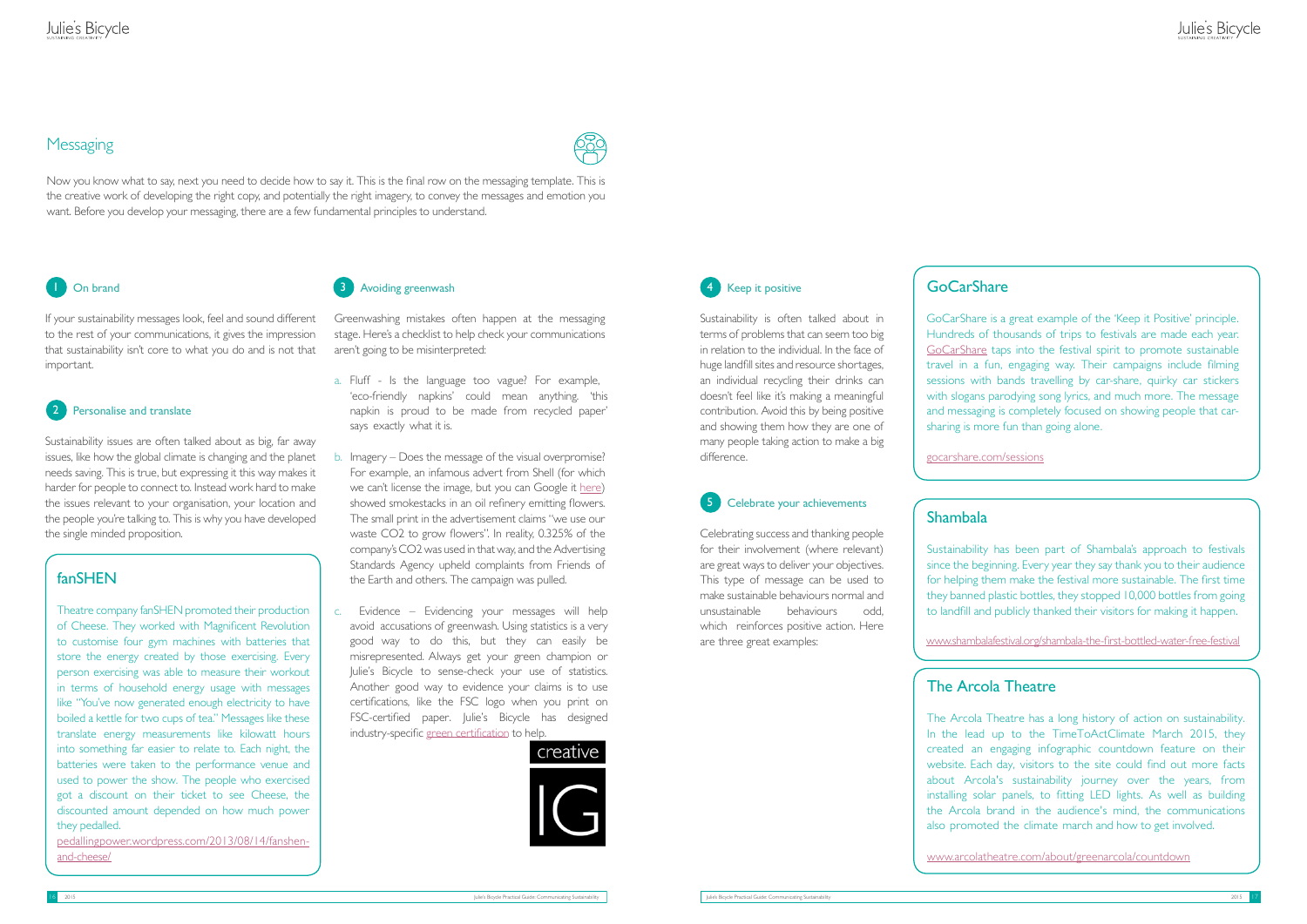### Now Develop Your Messaging



Return to the Message and Messaging Tool to complete the Messaging section, as shown below.

Use the Messaging for Engaging Action Principles, also below, to help you develop the best messaging.

> Your sustainability communications, no matter how creative, always have a purpose. Here that purpose is to build the brand, enhance the experience or engage people for action – they are not creative for creativity's sake. Reminding yourself of the specific objective will help you decide what is good and what isn't.

#### Techniques – Writing Creative Communications

Set constraints - Legendary Apple designer Susan Kare, creator of the first digital fonts and Macintosh icons, believes design is about solving problems within a set of [constraints.](http://www.fastcodesign.com/3038976/what-every-young-designer-should-know-from-legendary-apple-designer-susan-kare) The same is true for your messaging. Here are some useful constrains to use:

There are many different approaches to developing creative communications. Here's some to use if you're stuck.

#### $\big|$  ips -Avoiding Common Pitfalls



- Is the call to action clear?
- Does the message stand out?
- Are the communications on brand?
- Is the tone and style attractive to the audience?
- Does the imagery support the message?
- Are you using widely established symbols where available e.g. the recycling Mobius loop?

Do the work – In sports people perform better when they are warmed up, creative writing is no different. Upworthy, the social media phenomenon, [fam](https://medium.com/key-lessons-from-books/backed-by-science-the-25-headline-upworthy-challenge-272441d0d5e9)ously insists its writers develop 25 headlines for each article before deciding on the best one. They say it's because you have to write bad headlines to get through to the good ones.

In 2013, ArtsAdmin presented [Amy Sharrocks' Museum of Water](https://www.artsadmin.co.uk/projects/museum-of-water) at the 2 Degrees Festival. The Museum is a collection of publicly donated water and accompanying stories. The museum was an invitation to think about the importance of water and how it's used. It addresses big issues like the accessibility of clean water across the world, water treatment, floods and even notions of swimming pools. Connecting these big issues to people's individual lives is tough challenge, and one that risks people seeing themselves as separate from the issues. To overcome this challenge and remind people that water is a part of their life and something they have a degree of control over, the public were invited to donate to the collection at any given time. The collection currently holds 500 bottles, including a holy river in India, a 20 year old snowman and a burst London water main.

- What's the most straightforward way of saying it?
- How could you say it without words?
- What's the most inspiring way of saying it?
- How would …(insert famous name, brand or critic) say it?

Use this checklist to avoid common communications pitfalls:

#### ArtsAdmin: Museum of Water

Thanks and feedback – Thanking people for taking action and showing the impact they've made gives people a clear rationale for acting. This then reinforces and normalises the behaviour because it shows that lots of people also do it. How can you thank people and feedback the impact of their actions?

If you're interested in finding out more, here are some good books to read - [Nudge,](http://www.amazon.co.uk/Nudge-Improving-Decisions-Health-Happiness/dp/0141040017) [Persuasion](http://www.amazon.co.uk/Influence-Psychology-Robert-PhD-Cialdini/dp/006124189X/ref=sr_1_1?ie=UTF8&qid=1428926553&sr=8-1&keywords=robert+b+cialdini) or Yes! 50 secrets [from the science of persuasion.](http://www.amazon.co.uk/Yes-50-Secrets-Science-Persuasion/dp/1846680166/ref=sr_1_3?ie=UTF8&qid=1428926553&sr=8-3&keywords=robert+b+cialdini)

[www.artsadmin.co.uk/projects/museum-of-water](https://www.artsadmin.co.uk/projects/museum-of-water)

|                  | Description                                                                      | Activity I                                                                                                                                                                                | Activity 2 |
|------------------|----------------------------------------------------------------------------------|-------------------------------------------------------------------------------------------------------------------------------------------------------------------------------------------|------------|
| Objective        | The category of objective<br>and the specific change<br>you're trying to create. | e.g. Engaging for action -<br>increase recycling rates                                                                                                                                    |            |
| Activity         | The activities you plan to<br>undertake.                                         | e.g. recycling messages on<br>coffee cup sleeves                                                                                                                                          |            |
| Audience benefit | The benefits your audience<br>gets from your action.                             | by recycling an individual sends<br>a message to others that<br>they're a good person who<br>does the right thing. This then<br>makes the person recycling<br>feel good about themselves. |            |
| Message          | A simple statement that<br>expresses this benefit.                               | e.g. get the warm glow of<br>doing good by recycling me.                                                                                                                                  |            |
| Messaging        | The creatively written<br>version of your message.                               | e.g. After you, my next stop's<br>the recycling bin, can you help<br>me get there?                                                                                                        |            |

### Messaging For Engaging Action Principles

Ability – Can people take the action you want them to? If you make the desired behaviour easy and the undesirable

Normalising – People are social animals, we're heavily influenced by what those around us are doing. For example, it's the behaviour you're asking for normal. In a famous study, Robert Cialdinni got hotel guests to save water and energy the new behaviour?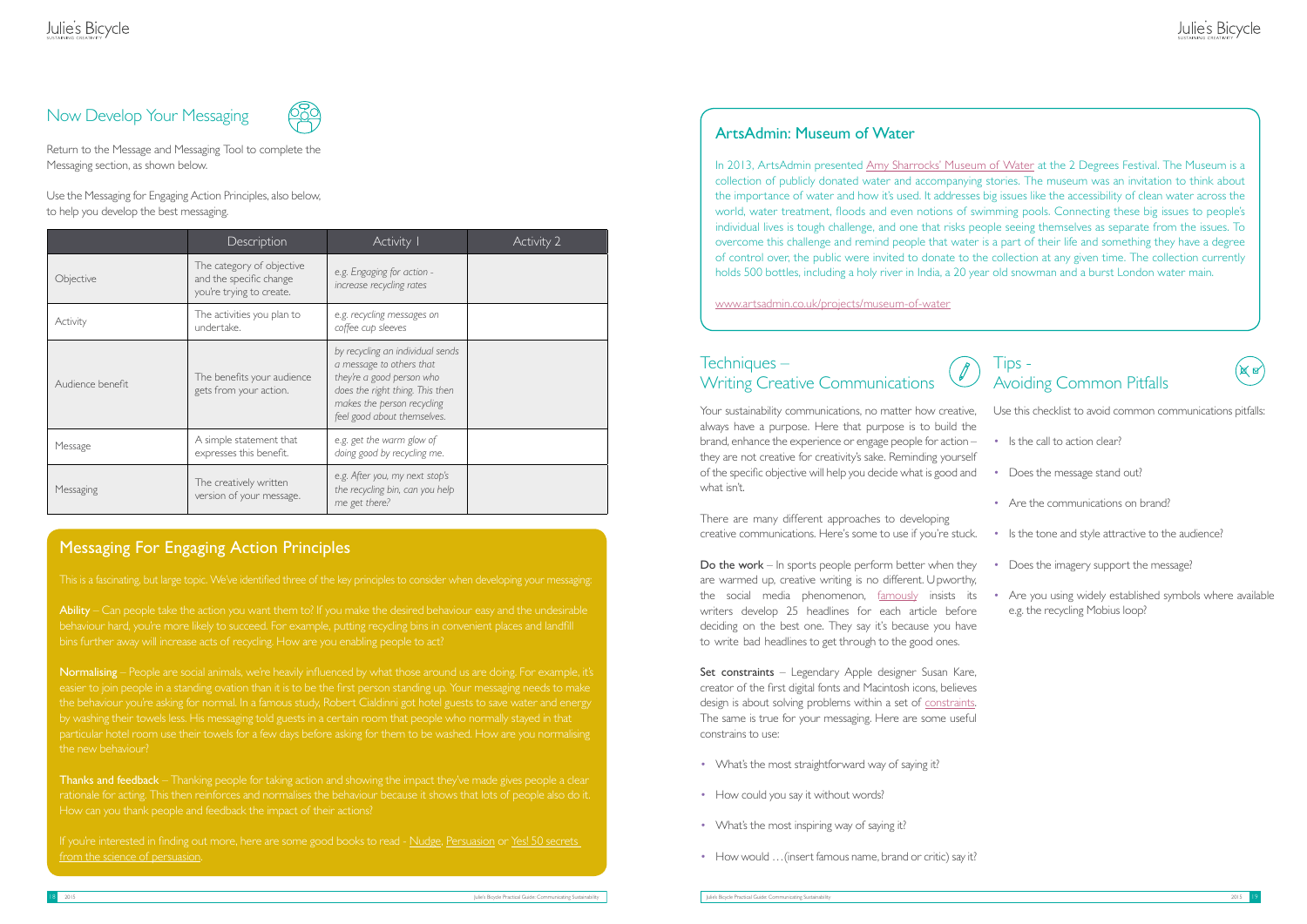### Further Reading and Resources



Julie's Bicycle Creative IG Tools: <www.ig-tools.com>

Julie's Bicycle Benchmarks: <www.juliesbicycle.com/resources/benchmarks>

Julie's Bicycle Practical Guides: <www.juliesbicycle.com/resources/practical-guides>

The following guides would be useful to read alongside this:

- **[Greening the Office](http://www.juliesbicycle.com/resources/greening-the-office-guide)**
- [Team Engagement](http://www.juliesbicycle.com/resources/team-engagement-guide)
- **[Procurement](http://www.juliesbicycle.com/resources/procurement-guide)**

#### Tools to download

- [Audience Mapping Tool](#page-12-0)
- [Audience Profiling Tool](#page-13-0)
- [User Journey Mapping Tool](#page-14-0)
- [Measurement Framework](#page-15-0)
- [Message and Messaging Tool](#page-16-0)

Surveys and audience research tools

- [Neilsen Global Survey of Sustainability](http://www.nielsen.com/us/en/press-room/2014/global-consumers-are-willing-to-put-their-money-where-their-heart-is.html)
- [Global Tolerance Values Revolution Survey](http://www.globaltolerance.com/wp-content/uploads/2015/01/GT-Values-Revolution-Report.pdf)
- [Arts Audience Insights](http://www.artscouncil.org.uk/publication_archive/arts-audiences-insight-2011/)

Producing a lower impact campaign [J](http://www.juliesbicycle.com/resources/practical-guide-waste-management-in-buildings)[ulie's Bicycle Practical Guide to Waste Management](http://www.juliesbicycle.com/resources?type=21§or=&impact=&topic=46) 

User journey mapping [Government Digital Services Guidance](https://www.gov.uk/open-policy-making-toolkit-ethnography#journey-mapping) 

#### PR

[A complete guide to writing an effective press release](http://www.marketingdonut.co.uk/marketing/pr/writing-a-press-release/a-complete-guide-to-writing-an-effective-press-release)

#### Messaging for engaging for action

Further reading on behaviour change:

- [Nudge](http://www.amazon.co.uk/Nudge-Improving-Decisions-Health-Happiness/dp/0141040017)
- **[Persuasion](http://www.amazon.co.uk/Influence-Psychology-Robert-PhD-Cialdini/dp/006124189X/ref=sr_1_1?ie=UTF8&qid=1428926553&sr=8-1&keywords=robert+b+cialdini)**
- [Yes! 50 secrets from the science of persuasion](http://www.amazon.co.uk/Yes-50-Secrets-Science-Persuasion/dp/1846680166/ref=sr_1_3?ie=UTF8&qid=1428926553&sr=8-3&keywords=robert+b+cialdini)

### Acknowledgements

We would like to thank David Willans for writing this guide. David Willans is a sustainability communicator. He spent nine years with Futerra, growing the business from a team of eight to a multinational business with offices in three countries and is now Director of Ogivlyearth, where he advises global brands. Alongside this he works with SMEs helping them define and use their values to grow their businesses in happier, healthier and more effective ways.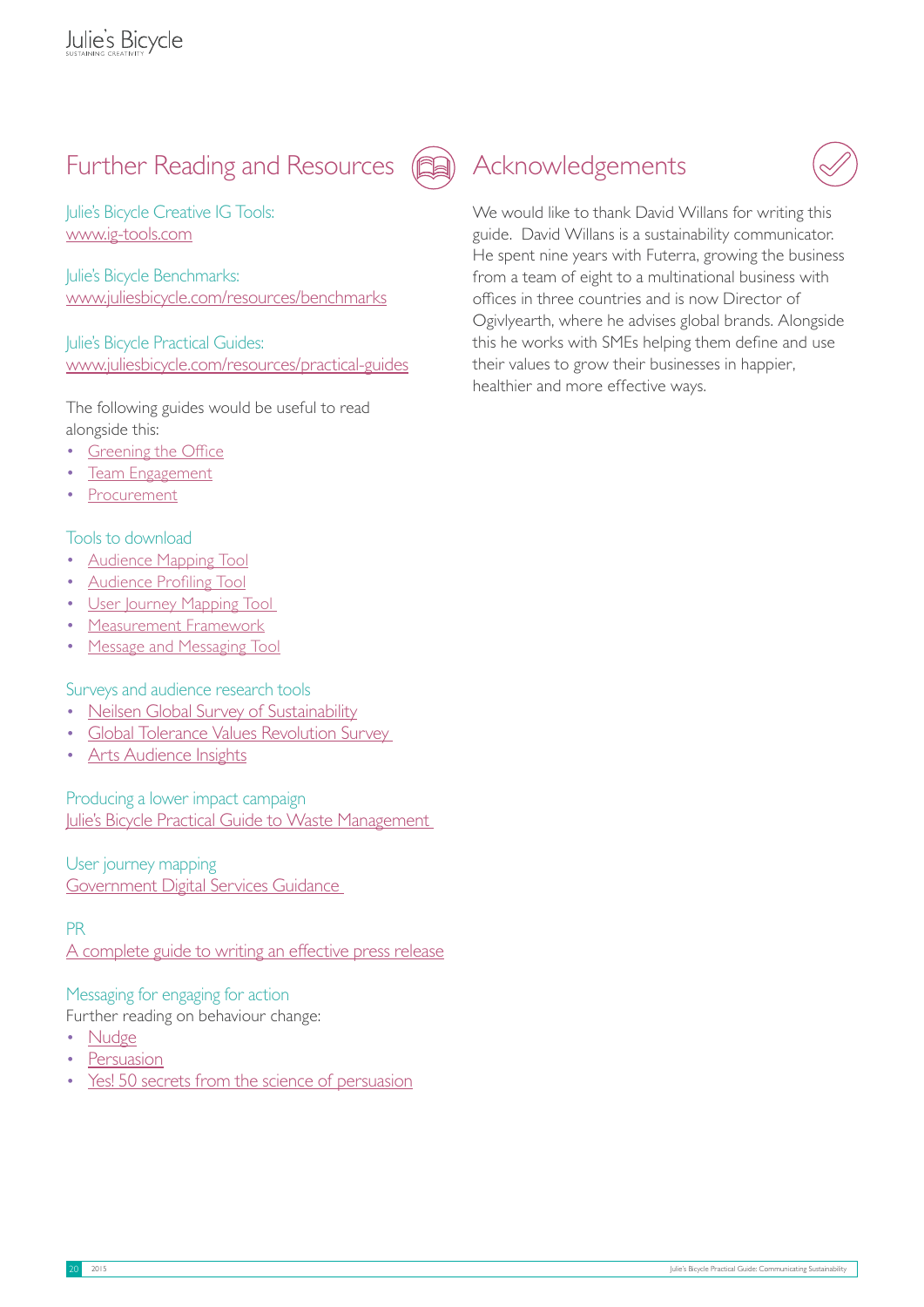

# Templates:

## Communicating Sustainability

The arts and creative industries are ideally placed to lead on environmental sustainability; with creativity and inspiration they can champion a greener economy, energy efficiency, challenge our reliance on fossil fuels, make creative use of otherwise wasted materials and open new ways to greener production and living.

Communicating Sustainability: Version 2015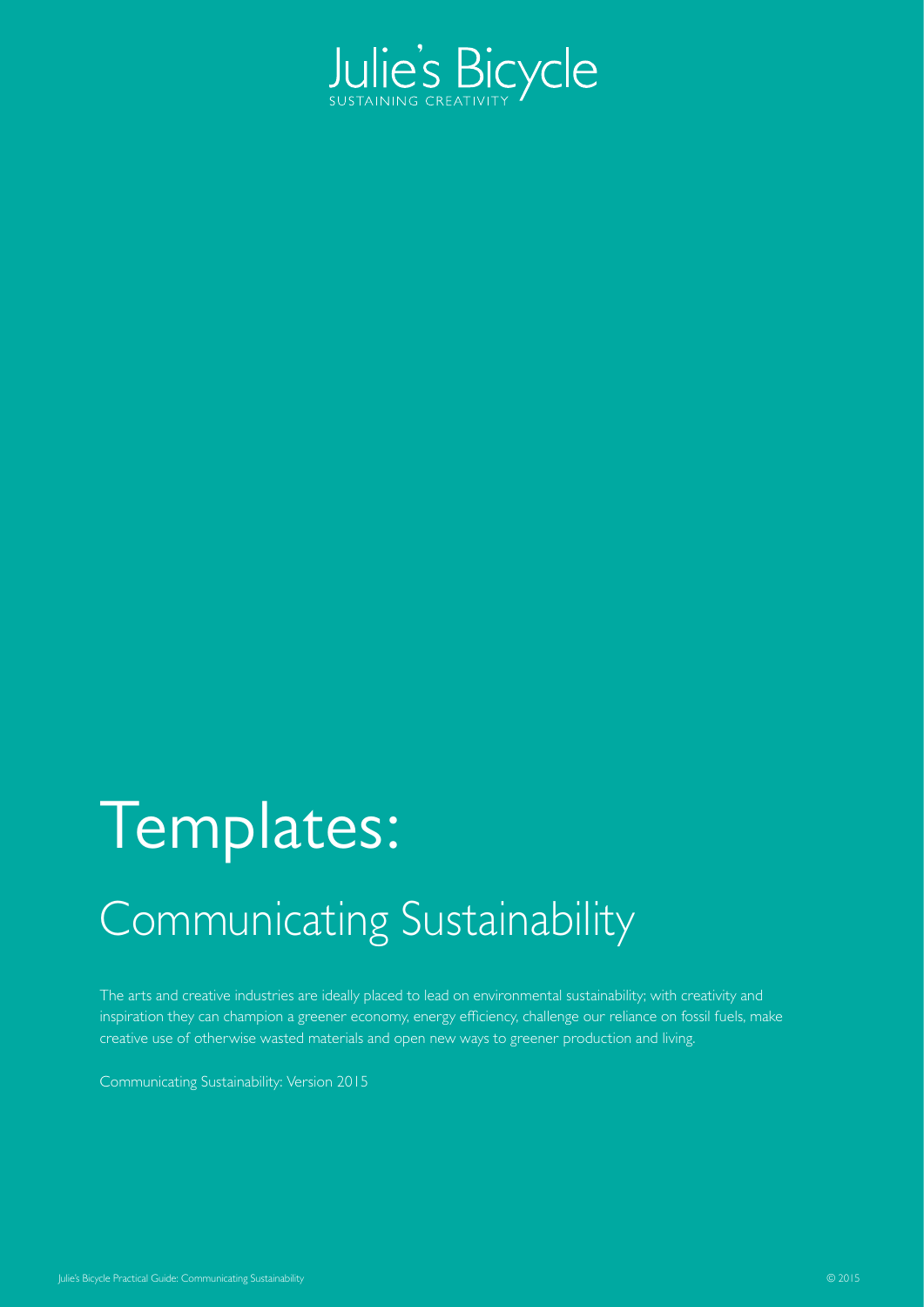### <span id="page-12-0"></span>Audience Mapping Tool

| Communications objective | Audience order of importance<br>$Most$ –<br>$\rightarrow$ Least |         |         |         |
|--------------------------|-----------------------------------------------------------------|---------|---------|---------|
|                          | Group I                                                         | Group 2 | Group 3 | Group 4 |
| Building your brand      |                                                                 |         |         |         |
| Enhancing the experience |                                                                 |         |         |         |
| Engaging for action      |                                                                 |         |         |         |

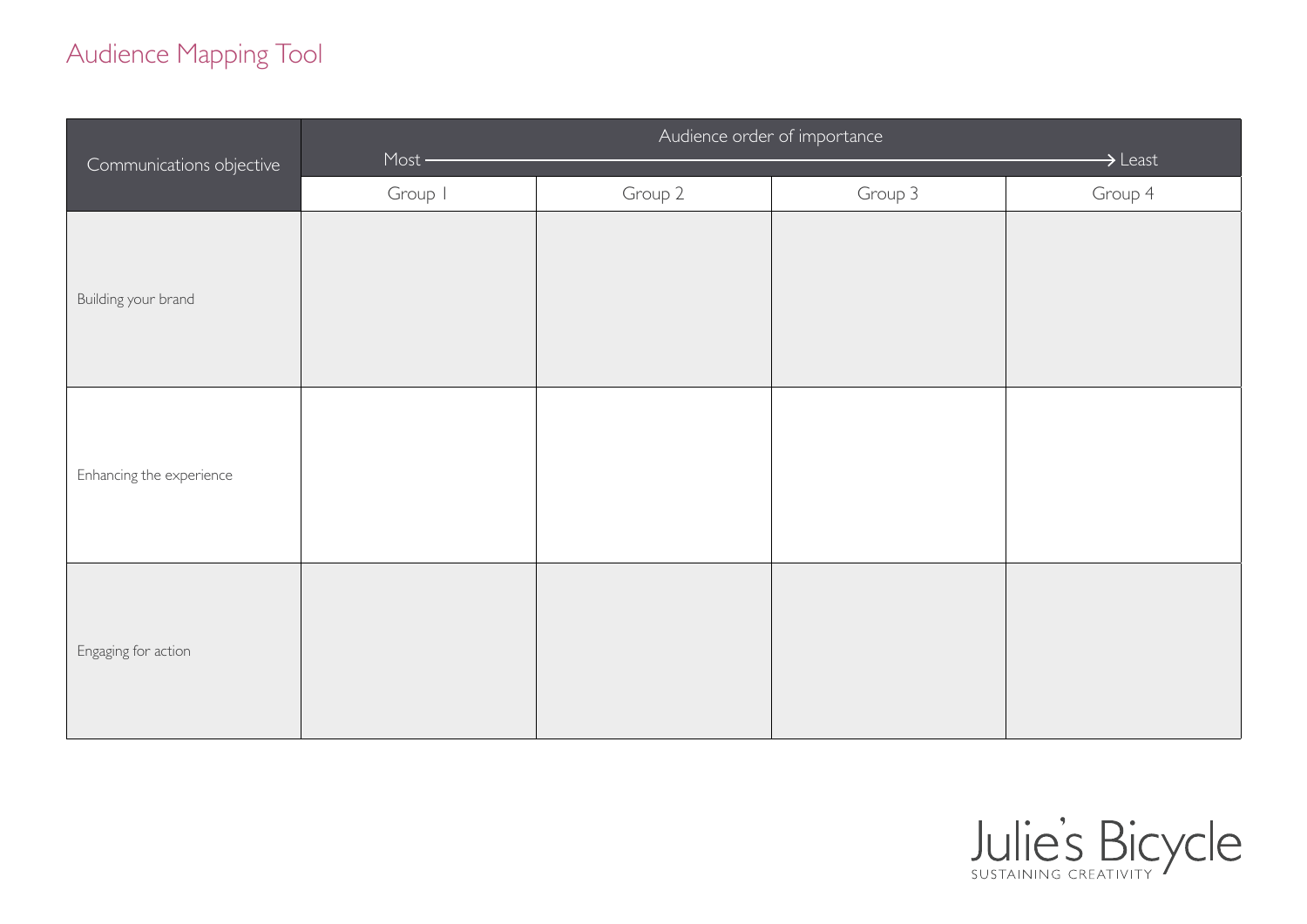### <span id="page-13-0"></span>Audience Profiling Tool

#### Audience Group:

This is:

What does their lifestyle look like?

With cultural experiences, what do they care about?

What does she expect from us?

What are their attitudes to sustainability?

What media does she consume?

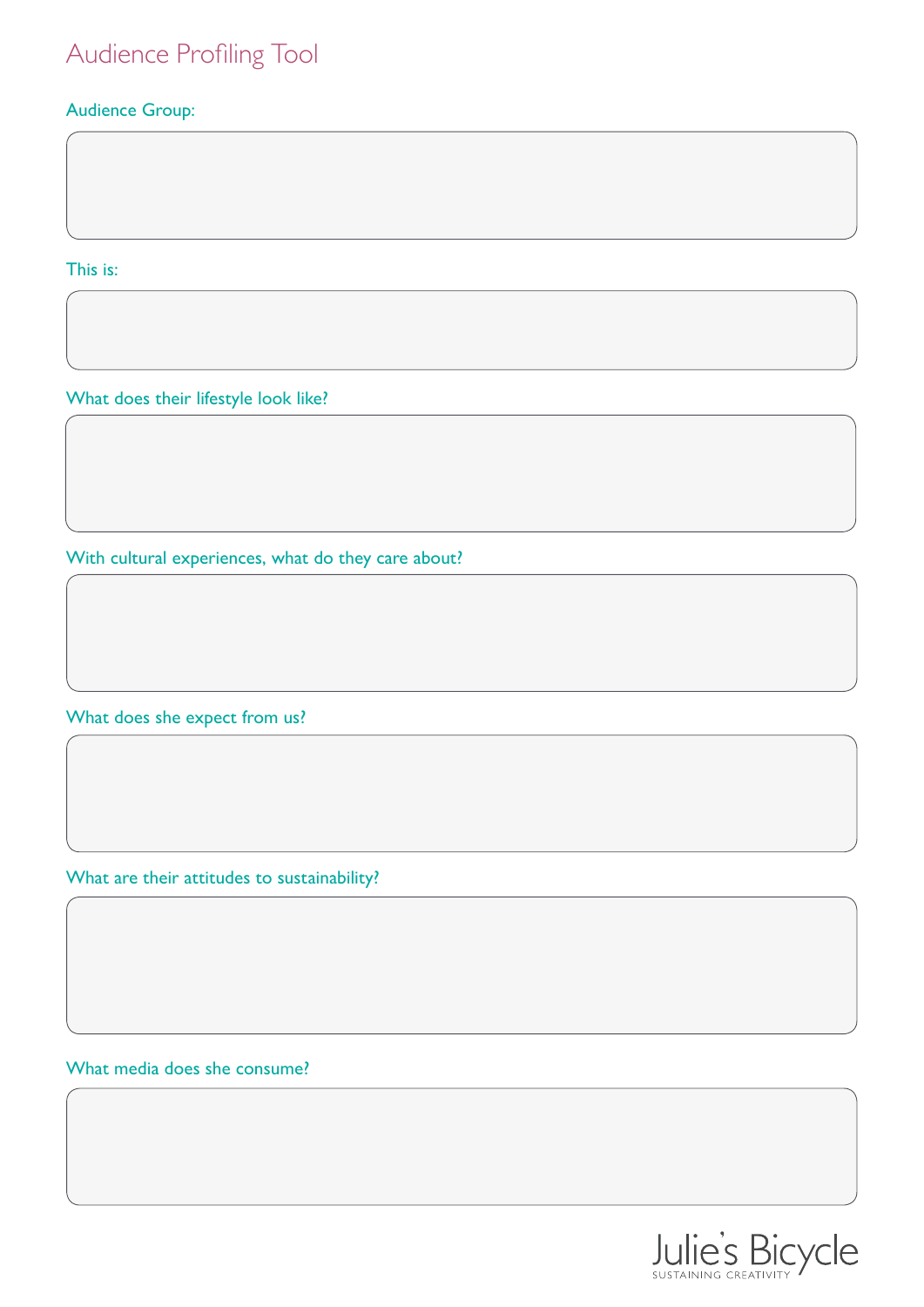<span id="page-14-0"></span>

| Map Out Your Users' Journey                                                                                                                                                                                                                                                                                                                                                                                                                               |
|-----------------------------------------------------------------------------------------------------------------------------------------------------------------------------------------------------------------------------------------------------------------------------------------------------------------------------------------------------------------------------------------------------------------------------------------------------------|
| Enter a summary of your audience profile, to keep you focused.                                                                                                                                                                                                                                                                                                                                                                                            |
|                                                                                                                                                                                                                                                                                                                                                                                                                                                           |
|                                                                                                                                                                                                                                                                                                                                                                                                                                                           |
|                                                                                                                                                                                                                                                                                                                                                                                                                                                           |
| Select the objectives you want to focus on from your Objectives Map. Depending on how many there are you<br>$\overline{2}$<br>may need to make more maps either for different categories (e.g. food) or for different layers of objectives.<br>What does their lifestyle look like? • With cultural experiences, what do they care about? • What does she<br>expect from us? • What are their attitudes to sustainability? • What media does she consume? |
|                                                                                                                                                                                                                                                                                                                                                                                                                                                           |
|                                                                                                                                                                                                                                                                                                                                                                                                                                                           |
|                                                                                                                                                                                                                                                                                                                                                                                                                                                           |
|                                                                                                                                                                                                                                                                                                                                                                                                                                                           |
|                                                                                                                                                                                                                                                                                                                                                                                                                                                           |
|                                                                                                                                                                                                                                                                                                                                                                                                                                                           |
|                                                                                                                                                                                                                                                                                                                                                                                                                                                           |
| Work through each row, being as comprehensive as you can.                                                                                                                                                                                                                                                                                                                                                                                                 |
|                                                                                                                                                                                                                                                                                                                                                                                                                                                           |
|                                                                                                                                                                                                                                                                                                                                                                                                                                                           |
|                                                                                                                                                                                                                                                                                                                                                                                                                                                           |
|                                                                                                                                                                                                                                                                                                                                                                                                                                                           |
|                                                                                                                                                                                                                                                                                                                                                                                                                                                           |
|                                                                                                                                                                                                                                                                                                                                                                                                                                                           |
|                                                                                                                                                                                                                                                                                                                                                                                                                                                           |
| Once completed, you will have listed all the specific channels and activities you can use to engage your audience.<br>You then need to prioritise this list against the constraints you face, e.g. budget, time, ownership, expertise etc.                                                                                                                                                                                                                |
|                                                                                                                                                                                                                                                                                                                                                                                                                                                           |
|                                                                                                                                                                                                                                                                                                                                                                                                                                                           |
|                                                                                                                                                                                                                                                                                                                                                                                                                                                           |
|                                                                                                                                                                                                                                                                                                                                                                                                                                                           |

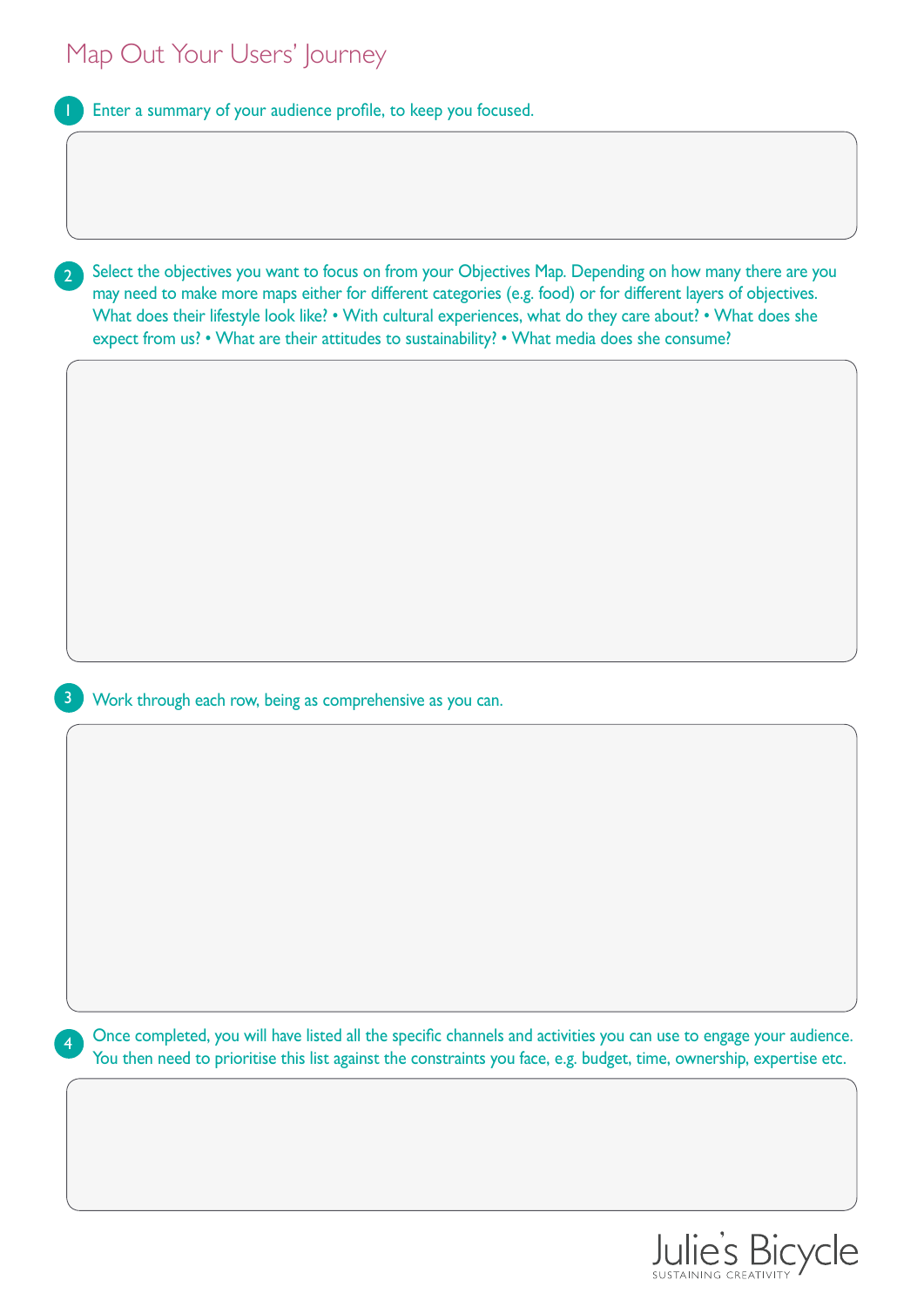### <span id="page-15-0"></span>Measurement Framework

|                            | Description                                                                                                                  | Activity I | Activity 2 |
|----------------------------|------------------------------------------------------------------------------------------------------------------------------|------------|------------|
| Objective                  | The category<br>of objective<br>and the specific<br>change you're<br>trying to create.                                       |            |            |
| <b>Baseline</b>            | A snapshot of<br>the current<br>reality against<br>which you<br>can measure<br>success.                                      |            |            |
| Activities                 | The activities<br>you plan to<br>undertake.                                                                                  |            |            |
| Indicators and<br>measures | The indicators<br>of success for<br>each activity<br>and the<br>measurement<br>mechanic you<br>will use to<br>evaluate each. |            |            |
| Outcome                    | The change<br>created by your<br>activities.                                                                                 |            |            |
| Insight                    | What you have<br>learnt from the<br>activities.                                                                              |            |            |
| Action                     | What you will<br>do differently as<br>a result of the<br>learnings.                                                          |            |            |

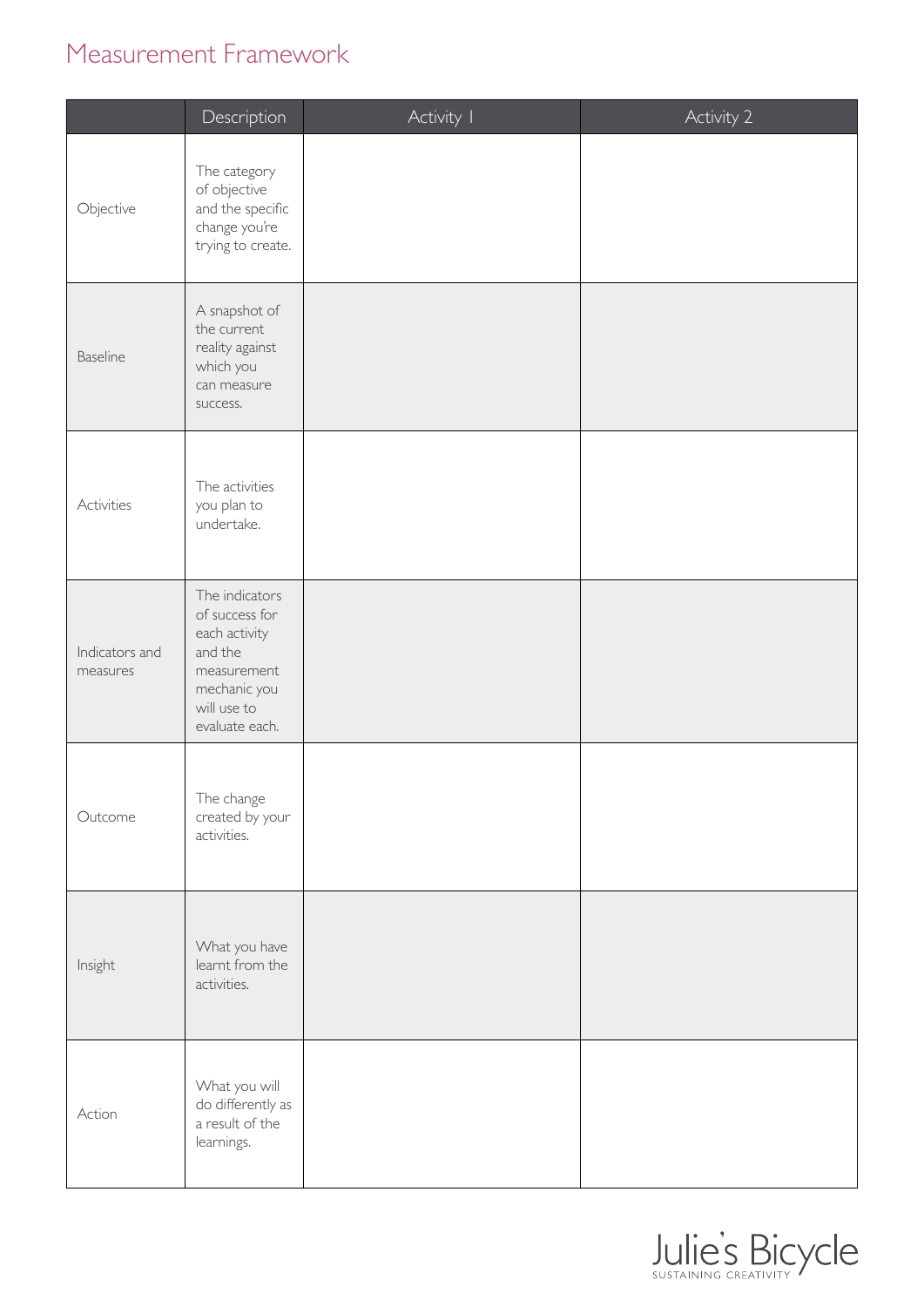### <span id="page-16-0"></span>Message and Messaging Tool

|                     | Description                                                                               | Activity I | Activity <sub>2</sub> |
|---------------------|-------------------------------------------------------------------------------------------|------------|-----------------------|
| Objective           | The category<br>of objective<br>and the specific<br>change you're<br>trying to<br>create. |            |                       |
| Activity            | The activities<br>you plan to<br>undertake.                                               |            |                       |
| Audience<br>benefit | The benefits<br>your audience<br>gets from your<br>action.                                |            |                       |
| Message             | A simple<br>statement that<br>expresses this<br>benefit.                                  |            |                       |
| Messaging           | The creatively<br>written version<br>of your<br>message.                                  |            |                       |